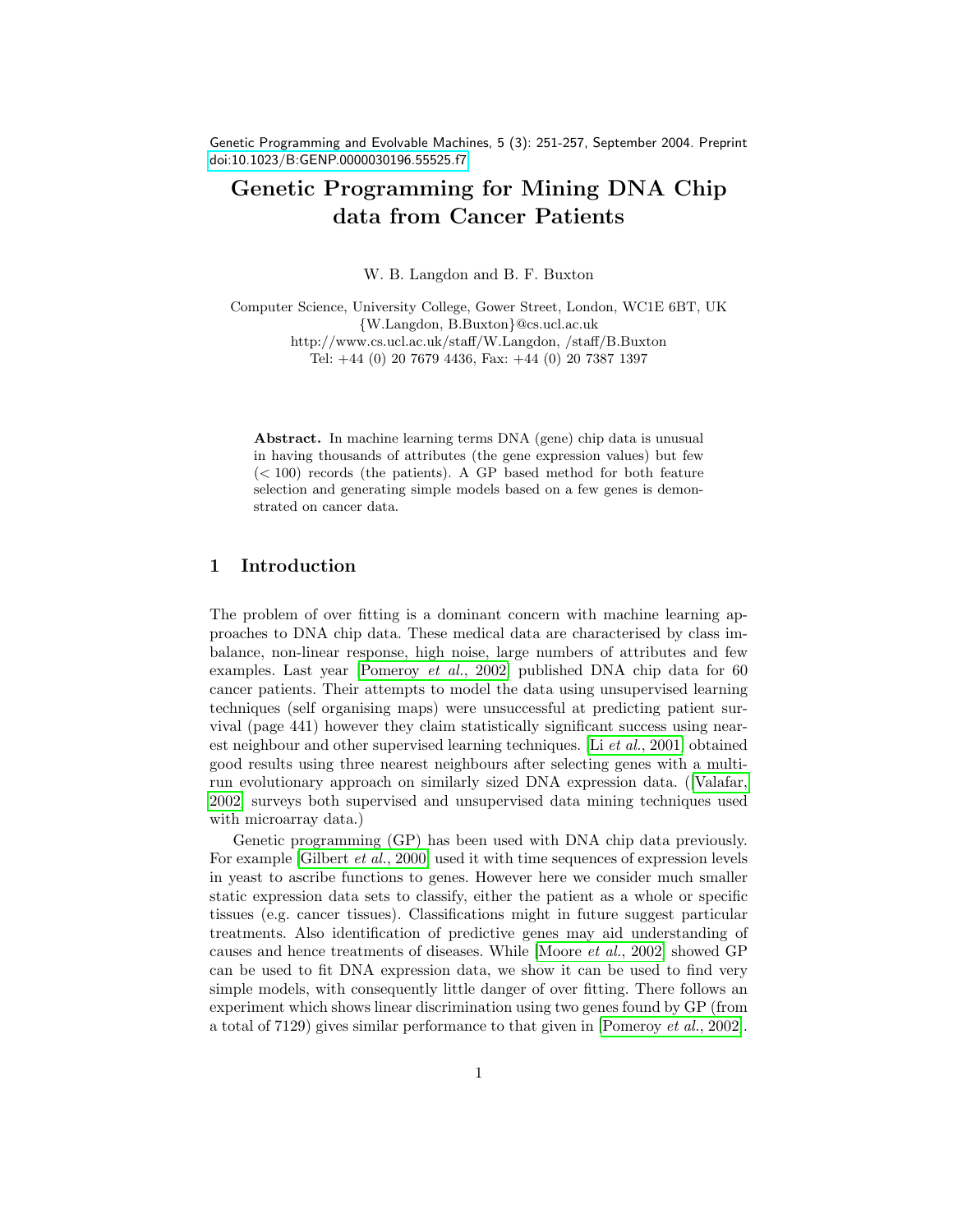# 2 Cancer DNA chip data

[\[Pomeroy](#page-6-0) et al., 2002]'s "Gene Expression-Based Classification and Outcome Prediction of Central Nervous System Embryonal Tumors" data was copied from http://www-genome.wi.mit.edu/mpr/publications/projects/CNS/Pomeroy et al 0G04850 11142001 datasets.zip. Gene descriptors and patient identification were removed from Dataset C MD outcome.gct and Dataset C MD outcome.xls, which were then merged and transposed. There are 7129 signed integer gene expression values for each of the 60 patients, of whom 39 survived.

# 3 Leave One Out Cross Validation

 $n$ -fold cross validation allows one to estimate how well a learning technique will perform on unseen data without reserving a sizeable volume of data for testing. The data is divided into (say  $n = 5$ ) equal numbers of records, known as folds. The learning system is trained on all records except one fold. Its performance on the remaining records is measured. Then the same system is trained again but this time leaving out another fold. The performance of the learning system is estimated by taking the mean of the (five) performance measurements. As always, care must be taken that their is no cross contamination which might allow knowledge about patterns in the test data (i.e. the test folds) to leak into the training process.

Since there are only a very few training examples, we go to the extreme of having as many folds as their are records (60). I.e. the GP is trained sixty times using 59 patient records. Leave one out gives an almost unbiased estimate but its variance may be high [\[Kohavi, 1995\]](#page-6-4). Each time the performance of the evolved model is measured by seeing if it can predict the survival of the remaining patient. Because genetic programming is a stochastic process, the GP is run ten times (cf. [\[Carvalho and Freitas, 2003\]](#page-6-5)), making a total of 600 runs for each stage in the experiment.

# 4 Genetic Programming

The individuals in the GP population consist of five trees. At crossover one of the five is chosen and size fair crossover [\[Langdon, 2000\]](#page-6-6) occurs only between that tree in first and second parents. The remaining four trees are copied unchanged from the first parent [\[Langdon, 1998\]](#page-6-7). The GP's prediction is positive if the sum of the floating point values returned by the five trees is greater than or equal to zero. While, in this work, having multiple trees, does not directly increase the power of the representation, it may help by making it easier for different parts of the individuals to evolve to specialise in solving different parts of a problem. [\[Soule, 1999\]](#page-7-1), [\[Rodriguez-Vazquez and Oliver-Morales,](#page-7-2) [2003\]](#page-7-2) and ourselves [\[Langdon and Buxton, 2001a;](#page-6-8) [Langdon and Buxton, 2001b;](#page-6-9) [Langdon](#page-6-10) *et al.*, 2001 report some success with it. Gene expression values are represented as floating point numbers. We retained our use of area under the (convex hull of) the receiver operating characteristics (ROC) curve as the fitness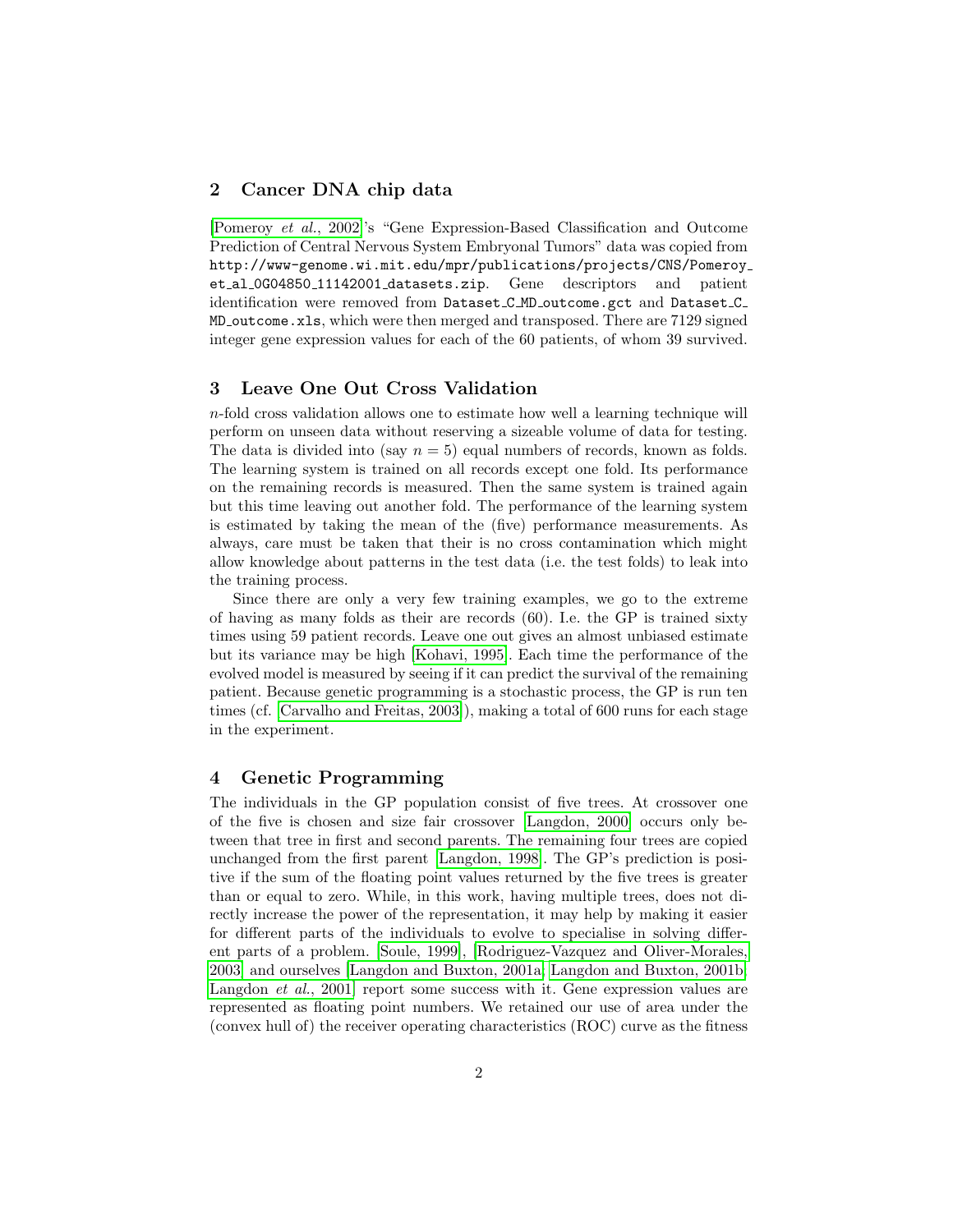measure [\[Langdon and Buxton, 2001c\]](#page-6-11). But for speed and simplicity only a single threshold point on the curve was used. This collapses fitness to  $\frac{1}{2}(TP+(1-FP)),$ where  $TP = true$  positive rate and  $FP = false$  positive rate. I.e. the mean of the accuracy on the positive examples and the accuracy on the negative. See Table [1](#page-2-0) for other GP parameters.

<span id="page-2-0"></span>Table 1. GP DNA Chip gene mining

| Objective:   | Find a simple rule predicting patient survival from gene expression data                           |
|--------------|----------------------------------------------------------------------------------------------------|
|              | Function set: Max Min MaxA MinA MUL ADD DIV SUB IFLTE                                              |
|              | Terminal set: DNA chip expression values.                                                          |
| Fitness:     | $\frac{1}{2}$ fraction of survivors predicted $+\frac{1}{2}$ fraction treatment failures correctly |
|              | predicted                                                                                          |
| Selection:   | generational (non elitist), tournament size 7                                                      |
| Wrapper:     | $\langle 0 \Rightarrow$ patient survival is predicted                                              |
| Pop Size:    | 500                                                                                                |
|              | Program size: up to 1000. In two gene runs, all programs were size 5 or 9.                         |
| Initial pop: | Each individual comprises five trees each created by ramped half-and-                              |
|              | half $(2.6)$ . Each initial tree limited to 300                                                    |
| Parameters:  | $50\%$ size fair crossover, crossover fragments $\leq 30$ [Langdon, 2000]                          |
|              | $50\%$ mutation (point $22.5\%$ , constants $22.5\%$ , shrink $2.5\%$ subtree $2.5\%$ )            |
|              | Termination: generation 50                                                                         |

#### 5 Mining Genes from Genetic Programming

The first group of 600 GP runs produced 600 best of run models. Together they contained 6970 of the 7129 DNA chip attributes. Some attributes were used much more than others. We selected the 404 genes which occurred in ten or more best of run individuals ([\[Moore](#page-6-3) et al., 2002] used nine as a cut point in similar data). We re-ran the GP a second 600 times.

All the 404 genes were used by at least one of the 600 best of run individuals. However again the distribution of genes across models was highly non uniform with only two genes occurring in more than 100 models, see Figure [1.](#page-3-0) Genes U08998 at and U41737 at occurred in 182 and 193 best of run models. The first gene (TAR RNA binding protein (TRBP) mRNA, U08998 at) is known to promote the formation or development of cancerous tumours [\[Benkirane](#page-6-12) et al., [1997\]](#page-6-12) but [\[Pomeroy](#page-6-0) et al., 2002, supplemental] says it is not amongst the top marker genes selected by signal-to-noise (mean) ratio (it is in the middle of the top 200). The second gene (Pancreatic beta cell growth factor (INGAP) mRNA, U41737\_at) is not amongst [\[Pomeroy](#page-6-0) *et al.*, 2002, supplemental]'s top 200 but may be involved in the onset of diabetes [\[Rafaeloff](#page-7-3) et al., 1997]. [\[Pomeroy](#page-6-0) et al., [2002\]](#page-6-0) heavily thresholded the data for these two genes (cf. Figure [2\)](#page-4-0) which may explain why they were not identified. However their consistently low expression values do raise questions about data pre-processing and the practicality of using either gene in diagnostics tests.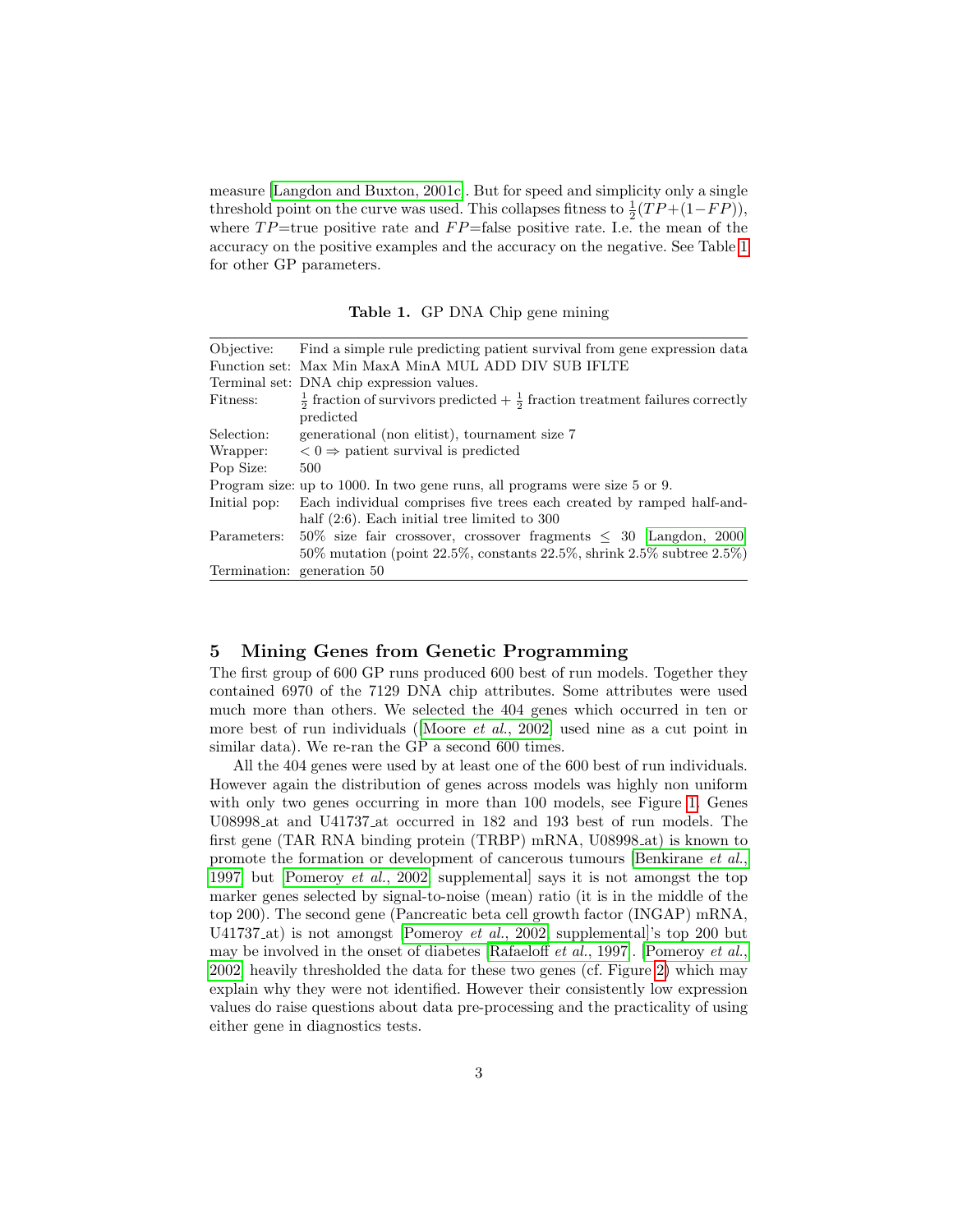

<span id="page-3-0"></span>Fig. 1. Number of best of run GP models in 600 second stage GP runs which included each of the 404 genes selected by the first stage from the total of 7129 genes. Genes more than  $4\sigma$  from mean are labelled.

We felt that applying the full power of genetic programming to noisy data was liable to generate overly complex models. Instead in a final 600 runs we severely limited the GP's expression and learning abilities. The model size and function set were both limited so models could only contain either no functions at all or a single IF statement and only the initial random generation was used.

The leave one out estimate of the accuracy of the random two gene models is 68%. [\[Pomeroy](#page-6-0) *et al.*, 2002] claims  $47/60$  (78% accuracy) with a k=5 nearest neighbour classifier using 8 genes. While their classifiers may be better, they are more complex. Also, with only 60 cases, we cannot show the difference between 68% and 78% is significant ( $\sigma = 6\%$ ).

Three quarters of all cases (147 of 192) where the random models made incorrect predictions can be traced to 15 cases which are significantly  $(p < 0.01)$ harder than the overall leave one out estimate of accuracy  $(68\%)$  would suggest. These are shown with solid markings in Figure [2.](#page-4-0) In 39 of the remaining 45 cases the random two gene models made the correct prediction more often than not.

Figure [2](#page-4-0) shows the patient data. It is clear that the cases which prove hard on the leave one out two gene trials are hard because they lie within clusters of patients with the opposite outcome. Figure [2](#page-4-0) also shows the decision boundaries of two typical random two gene models. Over the range of the data, one is linear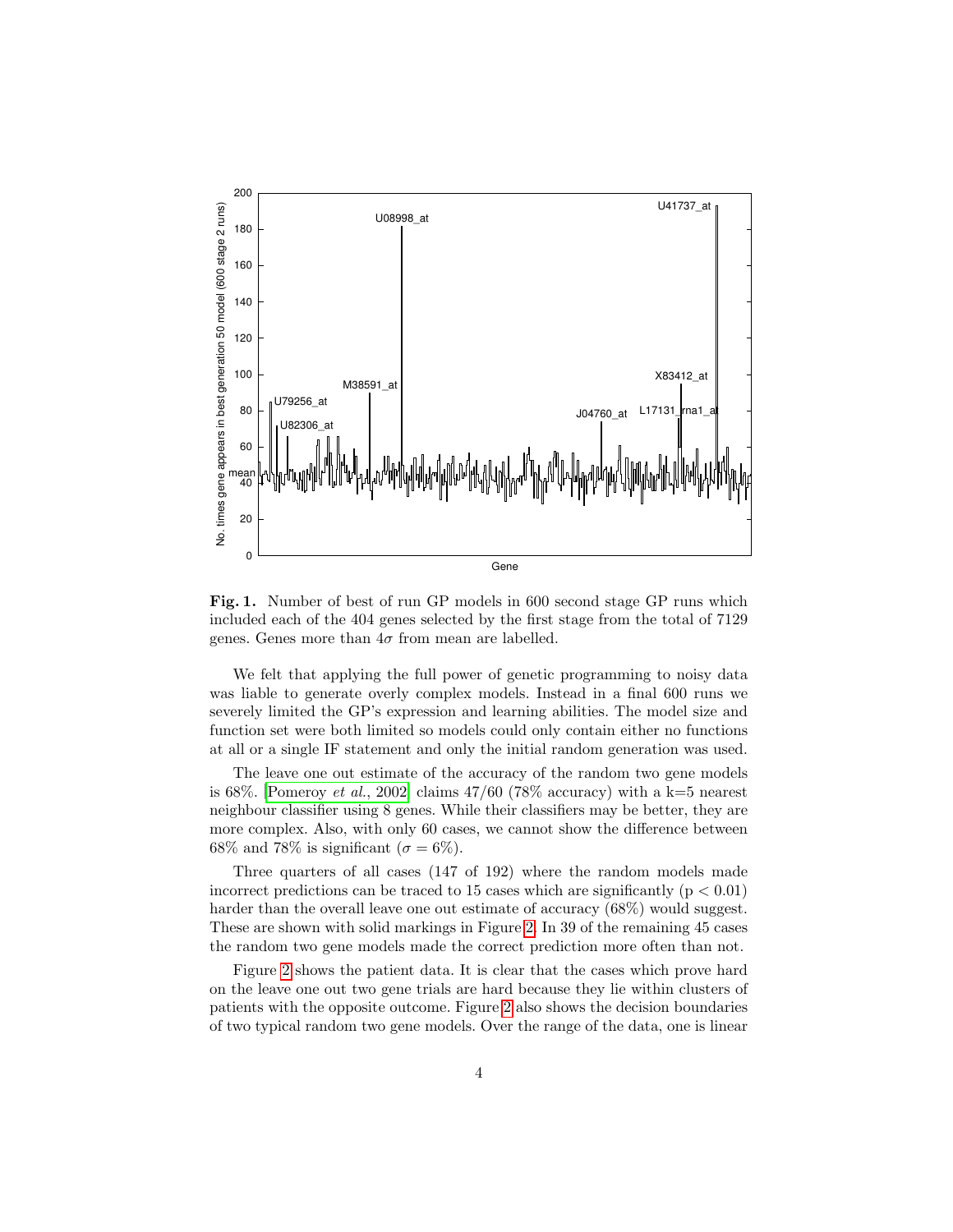

<span id="page-4-0"></span>Fig. 2. Expression of two genes from 7129 used to predict outcome of cancer treatment [\[Pomeroy](#page-6-0) et al., 2002]. The piecewise linear decision boundary is the best of 500 random programs using just these two genes (from the first of ten runs leaving out patient record 6). Solid shapes indicate cases which are significantly harder to predict. The linear boundary produced when leaving out a different record (37) is shown dotted. It predicts survival if  $2 \times U08998$  at  $+ U41737$  at  $<$ −43 and makes only one more error. Dashed rectangle indicates threshold (20) used by [\[Pomeroy](#page-6-0) *et al.*, 2002], only nine patient records are not affected by such thresholding.

and the other is piecewise linear. While there many possible views of the data, the intermixing of survivors (squares) and non-survivors (triangles) in Figure [2](#page-4-0) suggests that gene expression data cannot be 100% predictive and that there are other important factors.

### 6 Discussion

In general optimal selection of features (genes in our case) requires exponential effort, even for simple fixed interaction between features. Since optimal selection is not feasible, heuristics are used. Traditionally either forward or backward feature selection are used. They use a fixed interaction rule between features (typically linear) and sequentially process features one at a time. Either all features are included and the set is trimmed one feature at a time or no features are initialy included, then the most informative is added, followed by the next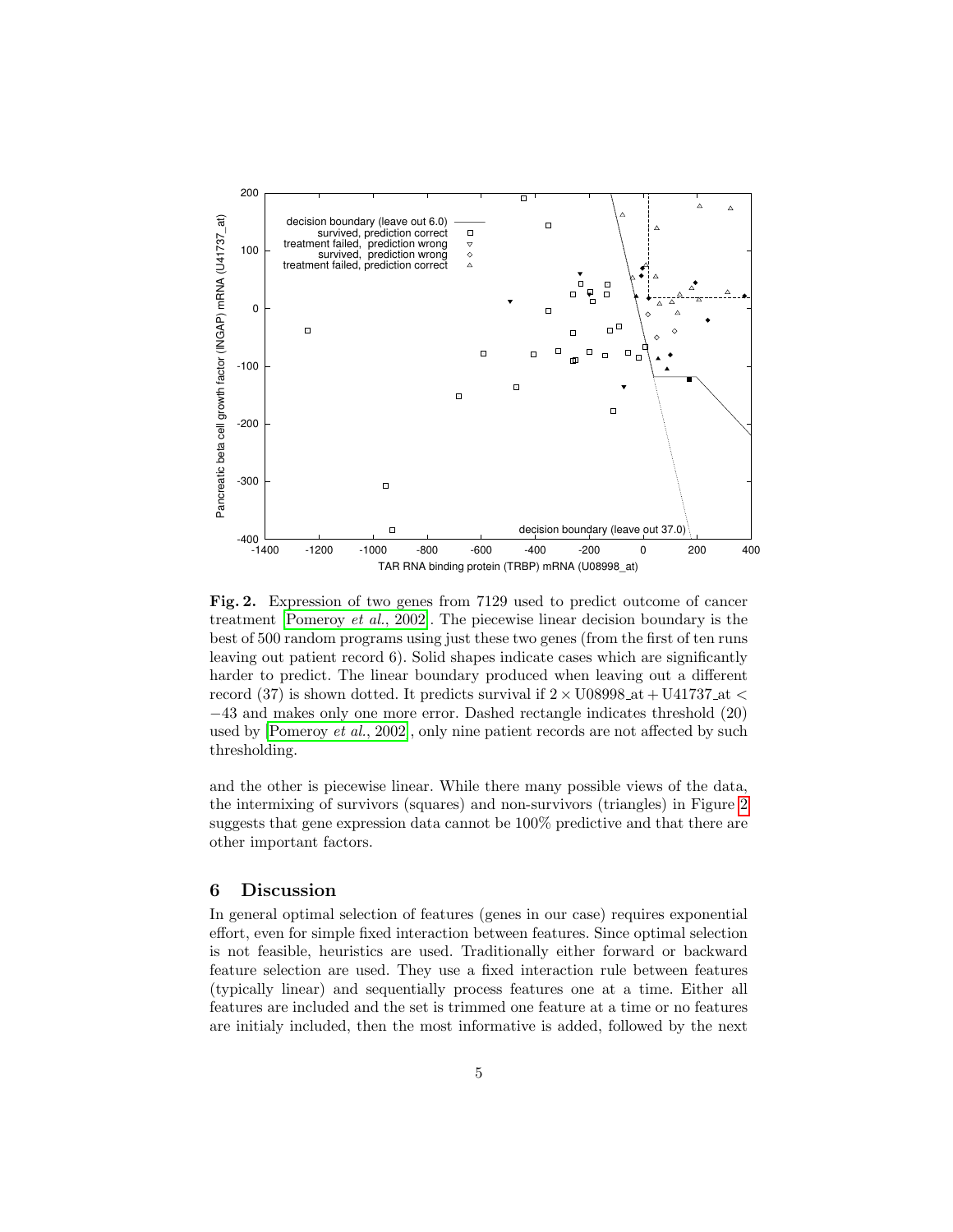(given those already selected) and so on. There is no scope for going back and re-considering features that have already been discarded (or selected).

Genetic programming is an alternative heuristic. Instead of a fixed combination rule, it allows almost any means of combining a number of features. (GP is also free to select the number of features.) At any one time, there isn't a single set of selected features, but instead a population of individuals using features. Evolution is free to add/remove multiple features (rather than one) and can re-consider previous selection/removal decisions as new combinations are tried.

We have rerun the experiments with different settings. Naturally in detail each run is very different. While, with ten replications of each validation fold, no significant difference in the two main genes was found, a different GP study might give different models (of similar performance).

It is clear from this, and similar, data sets that there are many ways to make predictions from non-linear combinations of subsets of genes whose accuracies are not significantly different. GP is a general powerful, noise tolerant, way of finding them, which can yield easily interpretable functions, rather than black boxes.

### 7 Conclusions

The enormous width of DNA gene chip data makes over fitting an ever present danger, particularly with powerful machine learning approaches. Genetic programming, in combination with leave one out cross validation and a principled objective function (which takes into account the class imbalance often found in Biological data sources) has been used to evolve many non-linear functions of gene expression values. The goal has been to whittle down the thousands of data attributes (gene expression measurements) into a few predictive ones.

We were surprised to find only one or two genes are needed to make predictions and by the simplicity of the models found by genetic programming. These results strongly suggest deterministic algorithms which only allow linear interaction but which are able to deal effectively with thousands of data attributes will also do well on this dataset. However the low data values given for the expression of the two genes raise questions about the pre-processing required when performing gene chip experiments. Other experiments (also on treatment outcome in animal and Human studies) confirm GP as a potentially valuable gene selection technique when extracting knowledge from DNA chip data.

#### Acknowledgements

I would like to thank Matthew Trotter and David Corney.

#### Source Code

C++ code can be obtained from [http://www.cs.ucl.ac.uk/staff/W.Langdon/](http://www.cs.ucl.ac.uk/staff/W.Langdon/ftp/gp-code) [ftp/gp-code](http://www.cs.ucl.ac.uk/staff/W.Langdon/ftp/gp-code)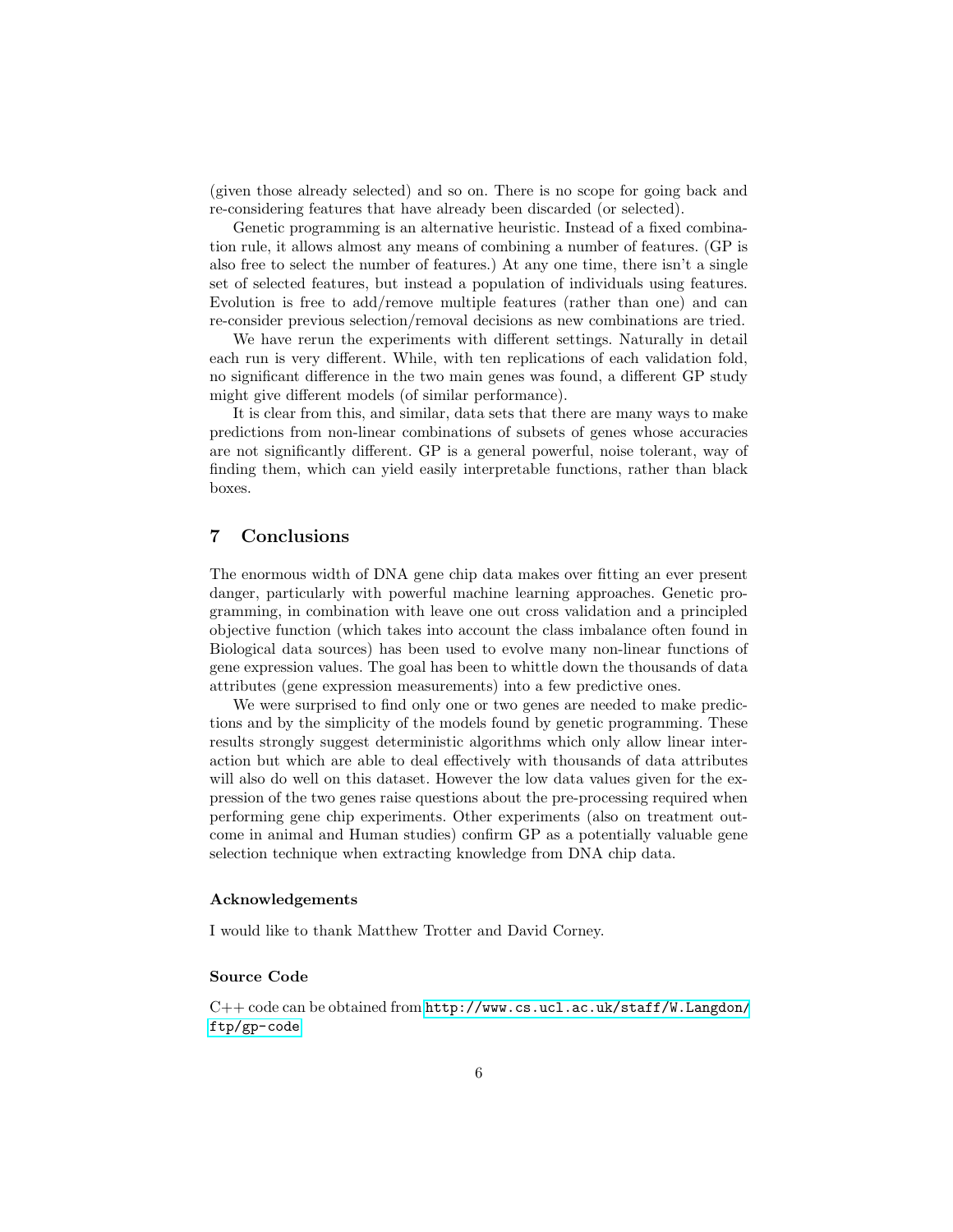#### References

- <span id="page-6-12"></span>Benkirane et al., 1997. [Monsef Benkirane,](http://doi.org/10.1093/emboj/16.3.611) Christine Neuveut, Rene F. Chun, Stephen M. Smith, Charles E. Samuel, Anne Gatignol, and Kuan-Teh Jeang. Oncogenic potential of TAR RNA binding protein TRBP and its regulatory interaction with RNA-dependent protein kinase PKR. EMBO Journal, 16(3):611-624, 1997.
- <span id="page-6-5"></span>Carvalho and Freitas, 2003. [Deborah R. Carvalho and Alex A. Freitas.](http://dx.doi.org/doi:10.1016/j.ins.2003.03.013) A hybrid decision tree/genetic algorithm method for data mining. Information Sciences Journal, 163(1-3):13–35, 2004.
- <span id="page-6-2"></span>Gilbert *et al.*, 2000. [Richard J. Gilbert,](http://gpbib.cs.ucl.ac.uk/gp-html/Kell_2000_GECCO.html) Jem J. Rowland, and Douglas B. Kell. Genomic computing: explanatory modelling for functional genomics. In Darrell Whitley et al., editors, Proceedings of the Genetic and Evolutionary Computation Conference (GECCO-2000), pages 551–557, Las Vegas, Nevada, USA, 10-12 July 2000. Morgan Kaufmann.
- <span id="page-6-4"></span>Kohavi, 1995. [Ron Kohavi.](https://www.ijcai.org/Proceedings/95-2/Papers/016.pdf) A study of cross-validation and bootstrap for accuracy estimation and model selection. In *Proceedings of IJCAI*, pages 1137–1143. Morgan Kaufmann, 1995.
- <span id="page-6-8"></span>Langdon and Buxton, 2001a. William B. Langdon and Bernard F. Buxton. [Genetic](http://www.cs.ucl.ac.uk/staff/W.Langdon/ftp/papers/WBL_gecco2001_roc.pdf) [programming for combining classifiers.](http://www.cs.ucl.ac.uk/staff/W.Langdon/ftp/papers/WBL_gecco2001_roc.pdf) In Lee Spector et al., editors, Proceedings of the Genetic and Evolutionary Computation Conference (GECCO-2001), pages 66–73, San Francisco, California, USA, 7-11 July 2001. Morgan Kaufmann.
- <span id="page-6-9"></span>Langdon and Buxton, 2001b. William B. Langdon and Bernard F. Buxton. [Genetic](http://www.cs.ucl.ac.uk/staff/W.Langdon/ftp/papers/wbl_mcs2001.pdf) [programming for improved receiver operating characteristics.](http://www.cs.ucl.ac.uk/staff/W.Langdon/ftp/papers/wbl_mcs2001.pdf) In Josef Kittler and Fabio Roli, editors, Second International Conference on Multiple Classifier System, volume 2096 of LNCS, pages 68–77, Cambridge, 2-4 July 2001. Springer Verlag.
- <span id="page-6-11"></span>Langdon and Buxton, 2001c. William B. Langdon and Bernard F. Buxton. [Evolving](http://www.cs.ucl.ac.uk/staff/W.Langdon/ftp/papers/wbl_egp2001.ps.gz) [receiver operating characteristics for data fusion.](http://www.cs.ucl.ac.uk/staff/W.Langdon/ftp/papers/wbl_egp2001.ps.gz) In Julian F. Miller *et al.*, editors, Genetic Programming, Proceedings of EuroGP'2001, volume 2038 of LNCS, pages 87–96, Lake Como, Italy, 18-20 April 2001. Springer-Verlag.
- <span id="page-6-10"></span>Langdon et al., 2001. [William B. Langdon, Steven J. Barrett, and Bernard F. Buxton.](http://doi.org/10.1007/978-1-4471-0123-9_51) Genetic programming for combining neural networks for drug discovery. In Rajkumar Roy et al., editors, Soft Computing and Industry Recent Applications, pages 597–608. Springer-Verlag, 10–24 September 2001. Published 2002.
- <span id="page-6-7"></span>Langdon, 1998. William B. Langdon. [Genetic Programming and Data Structures: Ge](http://dx.doi.org/doi:10.1007/978-1-4615-5731-9)[netic Programming + Data Structures = Automatic Programming!](http://dx.doi.org/doi:10.1007/978-1-4615-5731-9), volume 1 of  $Ge$ netic Programming. Kluwer, Boston 1998.
- <span id="page-6-6"></span>Langdon, 2000. William B. Langdon. [Size fair and homologous tree genetic program](http://www.cs.ucl.ac.uk/staff/W.Langdon/ftp/papers/WBL_fairxo.pdf)[ming crossovers.](http://www.cs.ucl.ac.uk/staff/W.Langdon/ftp/papers/WBL_fairxo.pdf) Genetic Programming and Evolvable Machines, 1(1/2):95–119, April 2000.
- <span id="page-6-1"></span>Li et al., 2001. [Leping Li,](http://dx.doi.org/10.1093/bioinformatics/17.12.1131) Clarice R. Weinberg, Thomas A. Darden, and Lee G. Pedersen. Gene selection for sample classification based on gene expression data: study of sensitivity to choice of parameters of the GA/KNN method. Bioinformatics, 17(12):1131–1142, 2001.
- <span id="page-6-3"></span>Moore et al., 2002. [Jason H. Moore,](http://gpbib.cs.ucl.ac.uk/gp-html/moore_2002_SDA.html) Joel S. Parker, Nancy J. Olsen, and Thomas M. Aune. Symbolic discriminant analysis of microarray data in automimmune disease. Genetic Epidemiology, 23:57–69, 2002.
- <span id="page-6-0"></span>Pomeroy et al., 2002. [Scott L. Pomeroy,](http://doi.org/10.1038/415436a) Pablo Tamayo, Michelle Gaasenbeek, Lisa M. Sturla, Michael Angelo, Margaret E. McLaughlin, John Y. H. Kim, Liliana C. Goumnerovak, Peter M. Black, Ching Lau, Jeffrey C. Allen, David Zagzag, James M. Olson,